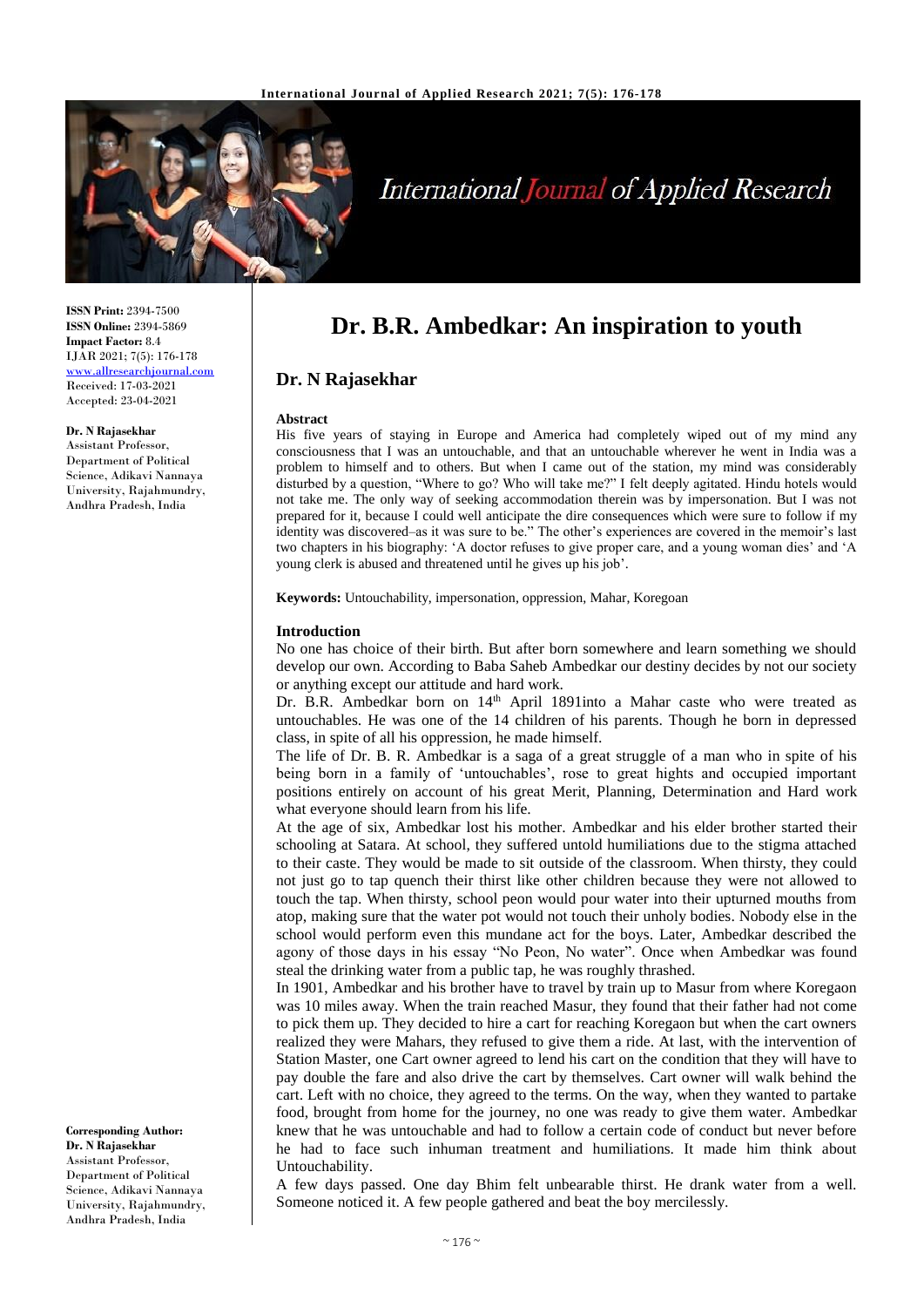Ambedkar writes in his biography, "Waiting for a Visa": "This incident has a very important place in my life. I was a boy of nine when it happened. But it has left an indelible impression on my mind."

In his biography, he describes his days in Baroda city, where he had just returned from the West after completing his education and was unable to find a place to stay. Ambedkar writes: "My five years of staying in Europe and America had completely wiped out of my mind any consciousness that I was an untouchable, and that an untouchable wherever he went in India was a problem to himself and to others. But when I came out of the station, my mind was considerably disturbed by a question, "Where to go? Who will take me?" I felt deeply agitated. Hindu hotels would not take me. The only way of seeking accommodation therein was by impersonation. But I was not prepared for it, because I could well anticipate the dire consequences which were sure to follow if my identity was discovered–as it was sure to be."

In his biography, the third segment titled 'Pride, awkwardness, and a dangerous accident in Chalisgaon' Ambedkar writes about an incident that dates back to 1929. The Bombay government had formed a committee to investigate the grievances of the untouchables. Ambedkar was appointed a member of this committee, which was tasked with travelling all over the province to probe cases of injustices. At the Chalisgaon station, Ambedkar would later learn, the tongawallahs had refused to ferry "the untouchables", which meant someone who didn't know how to drive the Tonga was tasked with the job. "(The horse, instead of going straight, took a turn and bolted. The wheel of the Tonga struck against the side stone so forcibly that I was bodily lifted up and thrown down on the stone pavement of the culvert, and the horse and the carriage fell down from the culvert into the river… As a result of this I received several injuries. My leg was fractured, and I was disabled for several days.)"

The other's experiences are covered in the memoir's last two chapters in his biography: 'A doctor refuses to give proper care, and a young woman dies' and 'A young clerk is abused and threatened until he gives up his job'.

One day It was afternoon. Two boys were thirsty. They begged for water but no one would give them a drop. Hours passed. Still, no one gave them water. They were not allowed even to go near tanks and wells. The boy's name was Bhimrao Ambedkar. A few days passed. One day Bhimrao felt unbearable thirst. He drank water from a well. Someone noticed it. A few people gathered and beat the boy mercilessly.

On another day, he going to school. It was raining heavily. He took shelter near the wall of a house. The lady of the house saw this. She was very angry. She pushed him into the rain. He fell into the muddy water. All his books fell into the water too. His mind became a volcano of bitter feelings. In the high school he received a wound he could never forget in his life. It was Bhim's desire to learn Sanskrit. Other Hindus of the School could learn Sanskrit. But it was ordered that he should not learn Sanskrit because he belonged to the Mahar cast! People born in other countries, people not Hindus at all were allowed to read the Vedas. No one objected. This injustice made him all the more bitter.

In June 1913 with the help of Maharaja of Baroda he went to USA for higher studies. That time North America which was a colony of British in the late 18<sup>th</sup> century waged a historic struggle for independence under the leadership of

great men like *George Washington*. The subsequent battle for abolition of the slavery of the American Negroes in which men of vision like *Abraham Lincoln* was a great event in world history. The world had not come out of the spell caste by people like, *George Washington, Thomas Jefferson, Abraham Lincoln,* and the great negro leader *Booker. T. Washington*.

Determined to make the best possible use of the unique opportunity which circumstances had thrown his way; Ambedkar applied himself with a single-minded devotion to his studies. He did not waste his time in indulging in recreational activities which were normal for other students of his age. Moreover, he had the responsibility to send a part of his stipend to maintain his family. To do this, he cut down even on his food. He studied for as many as 18 hours a day. During his higher studies Dr. Ambedkar spent long days on empty stomach.

In 1915 he awarded M.A degree for his thesis entitled "Ancient Indian commerce". Apart from this, he presented a paper entitled "Castes in India, their Mechanism, Genesis and Development" in a seminar on Anthropology in May 1916 in which he not only traced the origin of the caste system in India brilliantly but also pointed out its evil consequences.

In June 1916, he submitted his thesis for the Ph.D. degree to the Columbia University which was entitled "The National Dividend of India, a Historic and Analytical Study". Later on, this thesis was enlarged and published as "The Evolution of Imperial Provincial Finance in India". The entire book was highly critical of the British bureaucracy and of the British imperial system and brought out forcefully Ambedkar's love and concern of his country. (within three years 1913-1916 he completed his M.A and Ph.D.). Many know Dr. Ambedkar to have written several volumes of works. The lesser known fact is that he was also a lexicographer and compiled a Pali/English dictionary.

Back in India in 1918, he was appointed as a probationer in the accountant general's office by the king. After only 11 days, he was made to leave Baroda because he was constantly being humiliated by peons and other workers there. The floors of his office, which his colleagues believed had been rendered impure in the presence of an untouchable, were cleaned every day after he left. The files he touched were not touched by others. The office assistants never listened to him. If work was humiliating, home was a nightmare. The above excerpt was written by Ambedkar recalling the terror he felt in a Parsi inn where he was staying in Baroda. Ambedkar posed as a Parsi as he knew he would not be given a place to stay in other hotels. Eventually, he was caught in his lie and was thrown out by goons. He was never treated as a man should be but "was reduced to his immediate identity and nearest possibility".

Later, after successful completion of studies at the Columbia University he left New York in 1916 for London and entered in October 1916 the Gray's Institution for doing his Bar-at-Law, and also simultaneously enrolled himself in the famous London School of Economics.

He left the job in Baroda and went to Bombay and he joined as a Professor of Economics in a Government college on a temporary basis to get the money to complete his unfinished studies in London. To save money he lived very simple life, his family stayed in a two-room compartment. After pooled sufficient money he leaves for London in July 1920. He